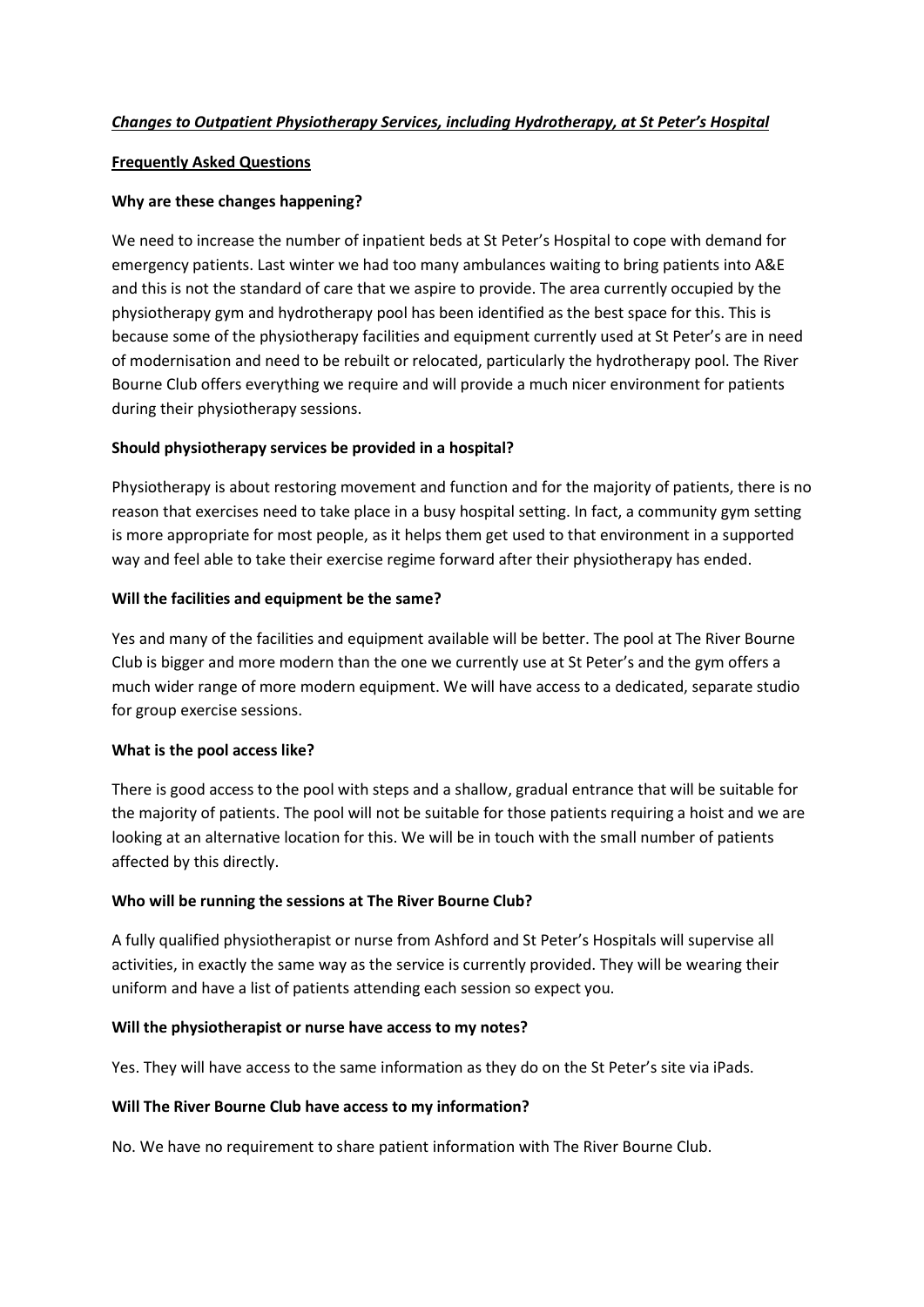#### Will my sessions be at the same time?

We have agreed set time slots with The River Bourne Club so will need to revise the current timetable. We are finalising this now and will shortly issue new appointment letters to all patients.

#### Will I have to pay anything?

No – we are simply using the facilities and equipment provided at The River Bourne Club and the service is still provided through the NHS by the Trust.

### How do I get to The River Bourne Club?

The address is The River Bourne Club, Heriot Road, Chertsey, KT16 9DR. It is easily accessible via car or taxi and you can find out more about available bus routes on the Surrey County Council website https://www.surreycc.gov.uk/. If you currently use patient transport services to travel to and from your appointments, this will continue to The River Bourne Club.

### Is there parking?

Yes – there is plenty of parking right next to the club in the Chertsey Library Car Park. It costs £1.30 for up to 1 hour or £2.50 for 1-2 hours.

### Is there disabled access and facilities?

Yes – disabled parking and access is available. Inside there are disabled toilet facilities and a lift to the upper floor.

# What do I do when I arrive at The River Bourne Club?

Please go to the main reception desk and explain you are there for an Ashford and St Peter's physiotherapy session. If you are attending a hydrotherapy session please mention this. The receptionist will direct you.

### Are there changing facilities?

There are pleasant and well equipped male and female changing rooms with shower facilities at The River Bourne Club that you are free to use. You will need a padlock to secure your locker and you can ask the receptionist for one on your first visit. There are also individual changing cubicles if you feel more comfortable using these.

### What if I need help with changing?

You can take a chaperone with you to help with changing, but this will need to be someone of the same sex to access the changing rooms.

# Do I need to bring anything?

Only a change of clothes or swimming kit if required – nothing extra to what you would usually bring to your session at St Peter's.

### Where do I wait for my session?